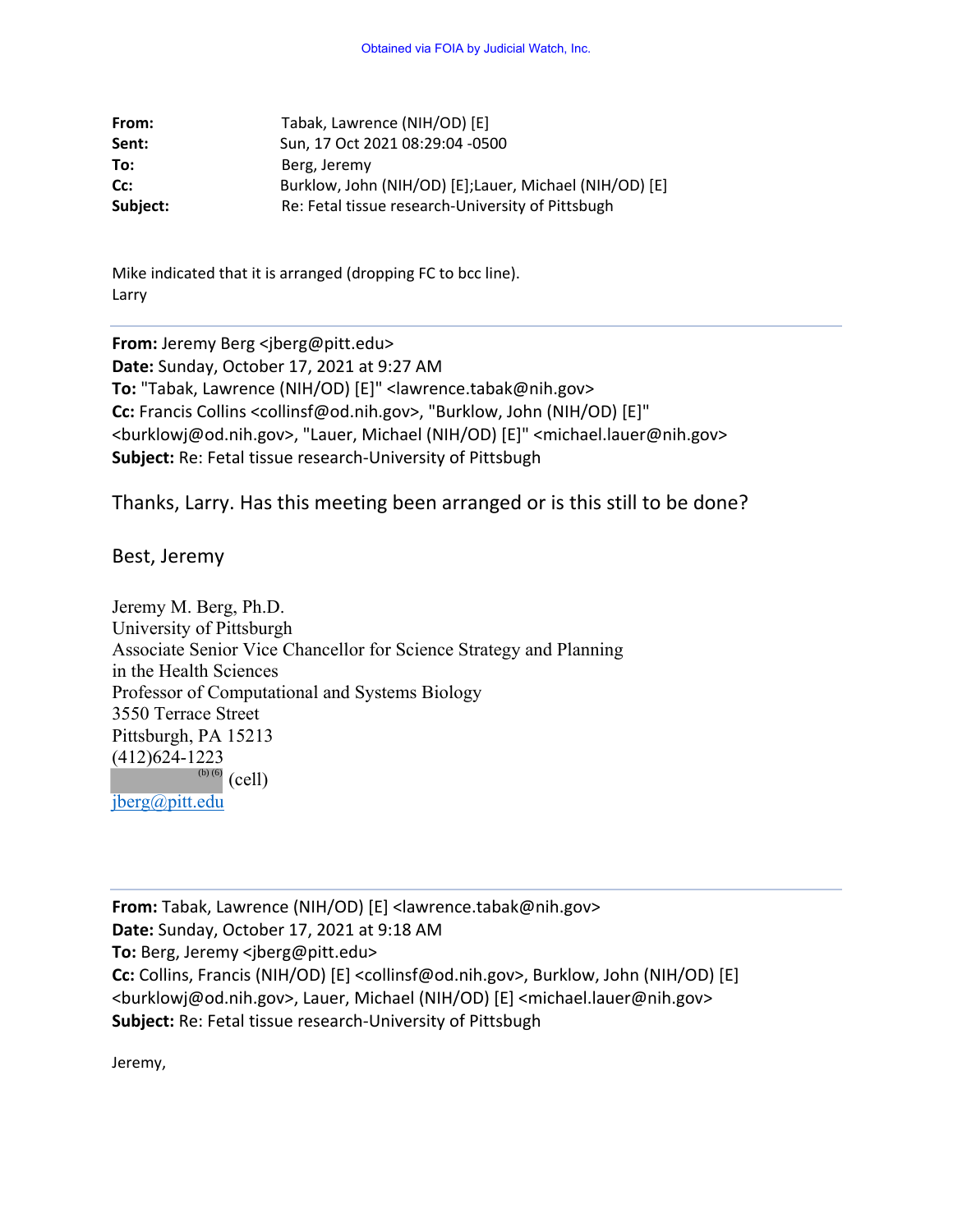Mike Lauer (added to this thread) will be meeting with your VPR on Wednesday. Based upon the outcome of that meeting, Mike and I are willing to meet with your Chancellor if that is still desired.

Best wishes, Larry

Lawrence A. Tabak, DDS, PhD Principal Deputy Director, NIH

**From:** Jeremy Berg <jberg@pitt.edu> **Date:** Saturday, October 16, 2021 at 9:50 AM **To:** Francis Collins <collinsf@od.nih.gov> **Cc:** "Tabak, Lawrence (NIH/OD) [E]" <lawrence.tabak@nih.gov>, "Burklow, John (NIH/OD) [E]" <burklowj@od.nih.gov> **Subject:** Fetal tissue research-University of Pittsbugh

Hi Francis:

I write regarding ongoing efforts to undermine important science using fetal tissue. As you no doubt know, various public universities have been the subject of rotating attacks about research using fetal tissue, sometimes citing NIH support for the research. It is now the University of Pittsburgh turn in the spotlight. The event that triggered this is the publication of a paper (attached) on grafting fetal skin onto rodents supported by an R21 from NIAID

(https://reporter.nih.gov/search/cbh4-6MG-UCNgeeBHC15ew/projectdetails/9599671 ). I provide this only for background as the details do not matter for the issue I am raising.

Pitt's response to concerns raised by state legislators and various news outlets has been to commission an outside review of Pitt's practices and compliance. The University believes that all appropriate practices and laws have been followed. However, this outside review has been met with additional complaints (see https://www.foxnews.com/us/pittsburgh-investigation-fetal-tissue-probe-conesilence ).

We have been discussing these issues and it seems that this is an organized attempt to delegitimize science based on fetal tissue rather than to identify misbehavior (although, of course, any misbehavior does create opportunities for outrage). In light of this, we feel that the scientific community would benefit if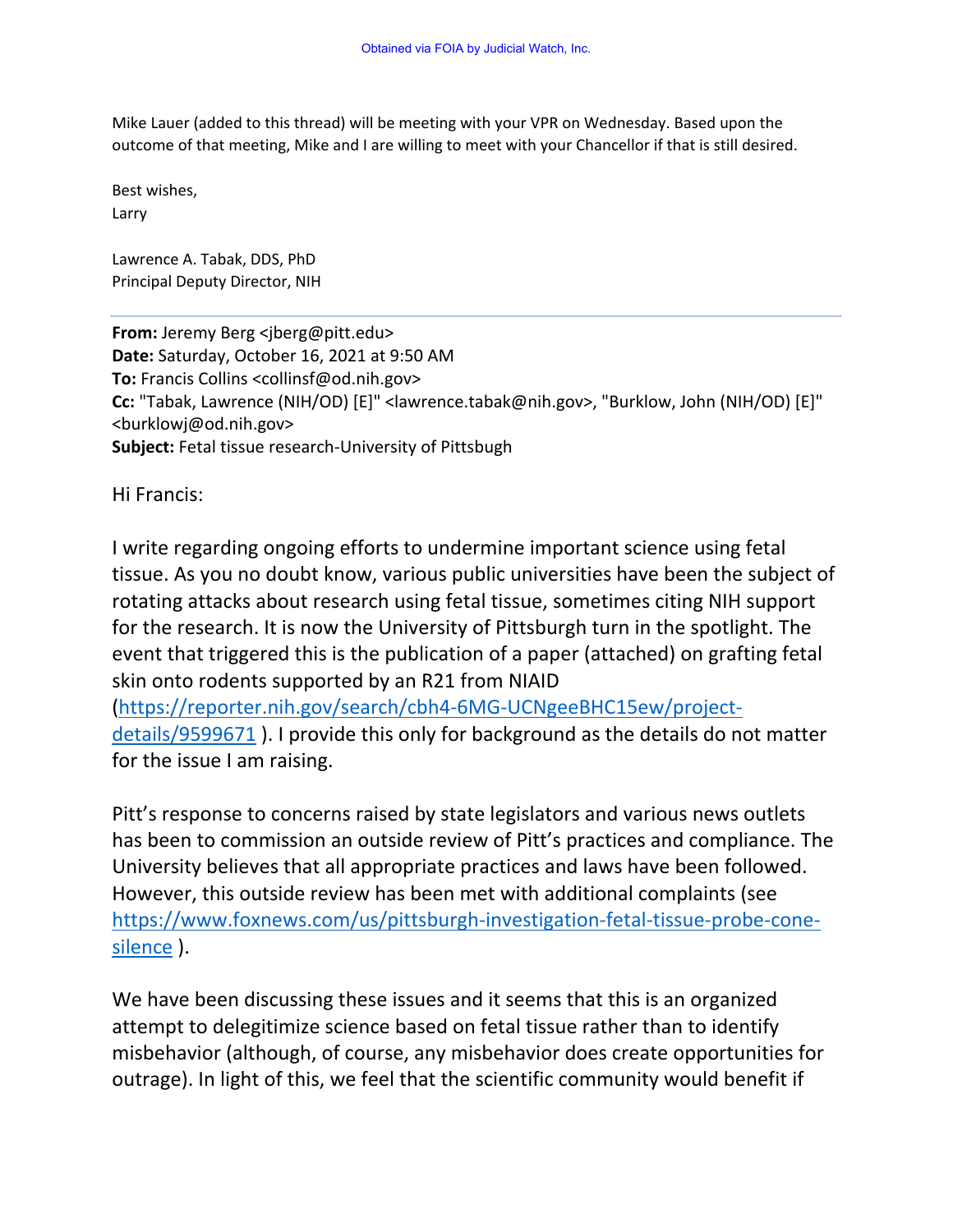more institutions could stand together to take some of the power out of the oneat-a-time strategy that appears to be operating.

Our Chancellor Pat Gallagher, former Director of NIST and your Senate confirmation colleague would like the opportunity to discuss this with you or other appropriate individuals at NIH via whatever venue would be preferred (phone, Zoom, in Bethesda).

If this is possible, please let me know the best way to make the appropriate arrangements.

Thank you for your consideration and best wishes for the remainder of your time at NIH and for the next phase.

Best, Jeremy

Jeremy M. Berg, Ph.D. University of Pittsburgh Associate Senior Vice Chancellor for Science Strategy and Planning in the Health Sciences Professor of Computational and Systems Biology 3550 Terrace Street Pittsburgh, PA 15213 (412)624-1223  $\overset{\text{(b)}\, (6)}{ }$  (cell) jberg@pitt.edu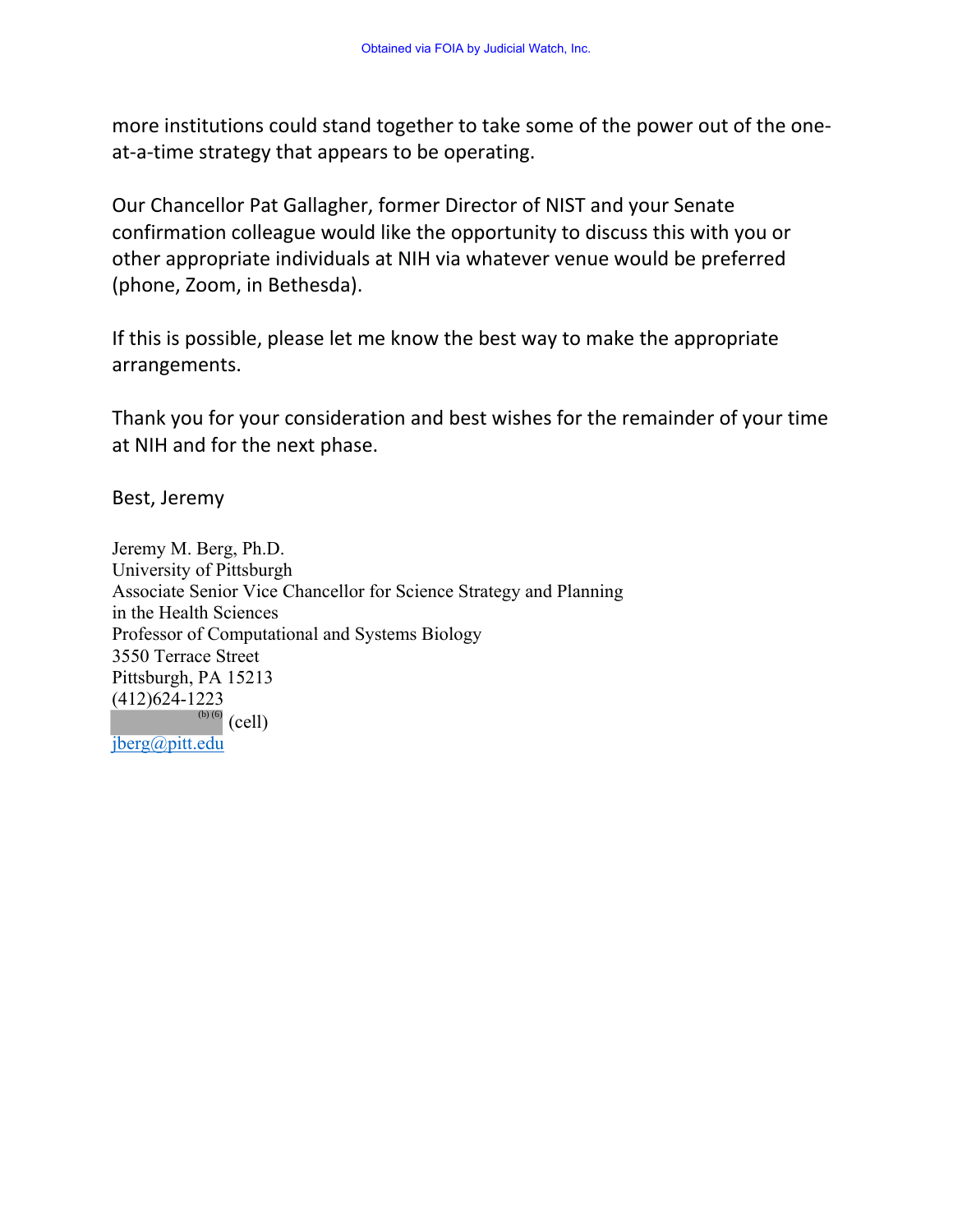**From:** Myles, Renate (NIH/OD) [E] **Sent:** Sun, 17 Oct 2021 08:48:42 -0500 **To:** Hallett, Adrienne (NIH/OD) [E];Tabak, Lawrence (NIH/OD) [E];Lauer, Michael (NIH/OD) [E];Collins, Francis (NIH/OD) [E];Burklow, John (NIH/OD) [E];Jorgenson, Lyric (NIH/OD) [E];Wood, Gretchen (NIH/OD) [E] **Subject:** Re: Fetal tissue research-University of Pittsbugh

I'll send fact sheet and QA via SEFT. Some things waiting for OER meeting to be answered. Renate Myles

Acting Associate Director for Communications and Public Liaison

Acting Director, Office of Communications and Public Liaison

National Institutes of Health

301-435-3638

**From:** Hallett, Adrienne (NIH/OD) [E] <adrienne.hallett@nih.gov>

**Sent:** Sunday, October 17, 2021 9:42:05 AM

**To:** Tabak, Lawrence (NIH/OD) [E] <lawrence.tabak@nih.gov>; Lauer, Michael (NIH/OD) [E] <michael.lauer@nih.gov>; Collins, Francis (NIH/OD) [E] <collinsf@od.nih.gov>; Burklow, John (NIH/OD) [E] <burklowj@od.nih.gov>; Jorgenson, Lyric (NIH/OD) [E] <lyric.jorgenson@nih.gov>; Myles, Renate (NIH/OD) [E] <mylesr@mail.nih.gov>; Wood, Gretchen (NIH/OD) [E] <woodgs@od.nih.gov> **Subject:** Re: Fetal tissue research-University of Pittsbugh

FYI. We are responding to a Congressional letter. The draft is waiting for additional information from Mike's call.

**From:** Tabak, Lawrence (NIH/OD) [E] <lawrence.tabak@nih.gov>

**Sent:** Sunday, October 17, 2021 9:15:26 AM

**To:** Lauer, Michael (NIH/OD) [E] <michael.lauer@nih.gov>; Collins, Francis (NIH/OD) [E] <collinsf@od.nih.gov>; Burklow, John (NIH/OD) [E] <burklowj@od.nih.gov>; Hallett, Adrienne (NIH/OD) [E] <adrienne.hallett@nih.gov>; Jorgenson, Lyric (NIH/OD) [E] <lyric.jorgenson@nih.gov>; Myles, Renate (NIH/OD) [E] <mylesr@mail.nih.gov>; Wood, Gretchen (NIH/OD) [E] <woodgs@od.nih.gov> **Subject:** Re: Fetal tissue research-University of Pittsbugh

So in addition to letting Jeremy know that Mike and I are willing to meet with their Chancellor, I will also indicate that Mike is meeting with the VPR on Wed.

**From:** "Lauer, Michael (NIH/OD) [E]" <michael.lauer@nih.gov> **Date:** Saturday, October 16, 2021 at 7:28 PM **To:** Francis Collins <collinsf@od.nih.gov>, "Tabak, Lawrence (NIH/OD) [E]" <lawrence.tabak@nih.gov>, "Burklow, John (NIH/OD) [E]" <burklowj@od.nih.gov>, "Hallett, Adrienne (NIH/OD) [E]" <adrienne.hallett@nih.gov>, "Jorgenson, Lyric (NIH/OD) [E]" <lyric.jorgenson@nih.gov>, "Myles, Renate (NIH/OD) [E]" <mylesr@mail.nih.gov>, "Wood, Gretchen (NIH/OD) [E]" <woodgs@od.nih.gov> **Cc:** "Lauer, Michael (NIH/OD) [E]" <michael.lauer@nih.gov> **Subject:** Re: Fetal tissue research-University of Pittsbugh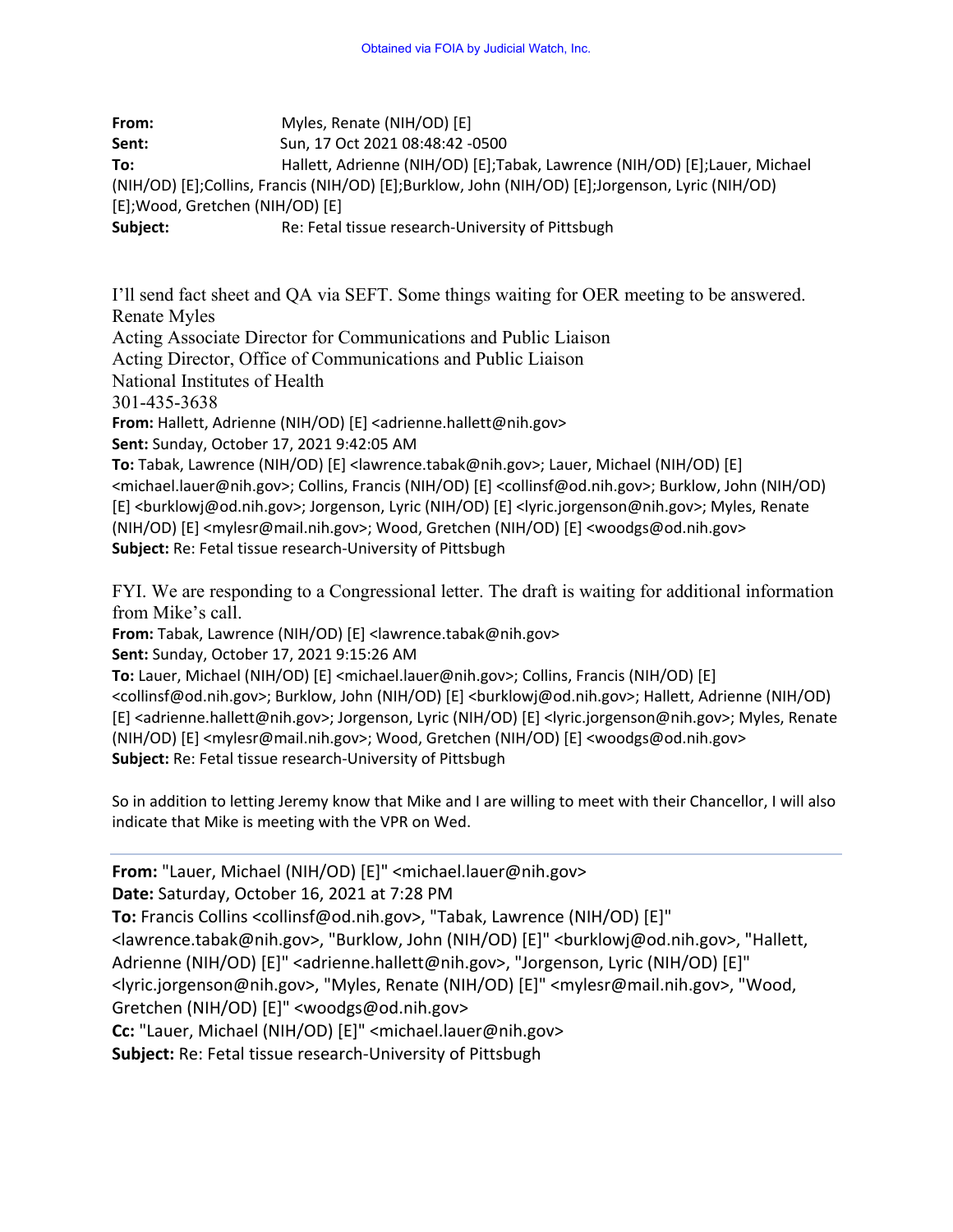Good evening – We have a Zoom meeting scheduled with the Pitt VPR and team this Wednesday, October 20, at 9:30 AM. That's why I'll be late for Exec Comm - I'll join at 10 AM. So the timing works.

## Thanks, Mike

**From:** "Collins, Francis (NIH/OD) [E]" <collinsf@od.nih.gov> **Date:** Saturday, October 16, 2021 at 5:36 PM **To:** "Tabak, Lawrence (NIH/OD) [E]" <lawrence.tabak@nih.gov>, "Burklow, John (NIH/OD) [E]" <burklowj@od.nih.gov>, "Hallett, Adrienne (NIH/OD) [E]" <adrienne.hallett@nih.gov>, "Lauer, Michael (NIH/OD) [E]" <michael.lauer@nih.gov>, "Jorgenson, Lyric (NIH/OD) [E]" <lyric.jorgenson@nih.gov>, "Myles, Renate (NIH/OD) [E]" <mylesr@mail.nih.gov>, "Wood, Gretchen (NIH/OD) [E]" <woodgs@od.nih.gov> **Subject:** RE: Fetal tissue research-University of Pittsbugh

## That sounds right. +Gretchen

## FC

**From:** Tabak, Lawrence (NIH/OD) [E] <lawrence.tabak@nih.gov> **Sent:** Saturday, October 16, 2021 2:07 PM **To:** Collins, Francis (NIH/OD) [E] <collinsf@od.nih.gov>; Burklow, John (NIH/OD) [E] <burklowj@od.nih.gov>; Hallett, Adrienne (NIH/OD) [E] <adrienne.hallett@nih.gov>; Lauer, Michael (NIH/OD) [E] <michael.lauer@nih.gov>; Jorgenson, Lyric (NIH/OD) [E] <lyric.jorgenson@nih.gov>; Myles, Renate (NIH/OD) [E] <mylesr@mail.nih.gov> **Subject:** Re: Fetal tissue research-University of Pittsbugh

Francis,

I suggest we discuss at ExCom. In the interim, I recommend that I respond to Jeremy and offer to meet with his Chancellor together with Mike Lauer. Larry

From: "Burklow, John (NIH/OD) [E]" <br />
letarial<br/>mod.nih.gov> **Date:** Saturday, October 16, 2021 at 12:38 PM **To:** Francis Collins <collinsf@od.nih.gov>, "Tabak, Lawrence (NIH/OD) [E]" <lawrence.tabak@nih.gov>, "Hallett, Adrienne (NIH/OD) [E]" <adrienne.hallett@nih.gov>, "Lauer, Michael (NIH/OD) [E]" <michael.lauer@nih.gov>, "Jorgenson, Lyric (NIH/OD) [E]" <lyric.jorgenson@nih.gov>, "Myles, Renate (NIH/OD) [E]" <mylesr@mail.nih.gov> **Subject:** Fwd: Fetal tissue research-University of Pittsbugh

+ Renate.

Sent from my iPhone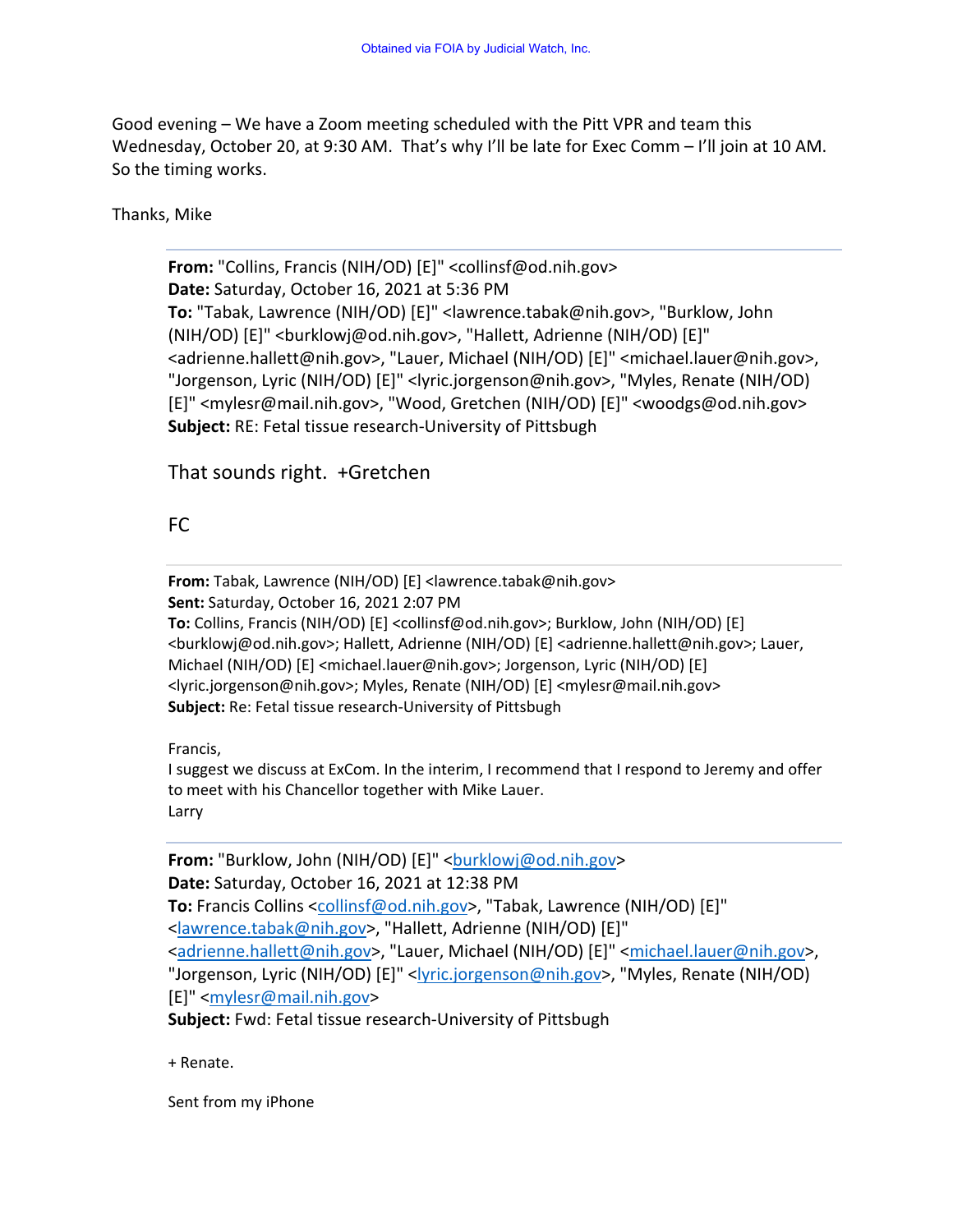Begin forwarded message:

**From:** "Collins, Francis (NIH/OD) [E]" <collinsf@od.nih.gov> **Date:** October 16, 2021 at 9:53:00 AM EDT **To:** "Tabak, Lawrence (NIH/OD) [E]" <lawrence.tabak@nih.gov>, "Burklow, John (NIH/OD) [E]" <barklowj@od.nih.gov>, "Jorgenson, Lyric (NIH/OD) [E]" <lyric.jorgenson@nih.gov>, "Hallett, Adrienne (NIH/OD) [E]" <adrienne.hallett@nih.gov>, "Lauer, Michael (NIH/OD) [E]" <michael.lauer@nih.gov> **Subject: FW: Fetal tissue research-University of Pittsbugh**

Adding Lyric, Adrienne, and Mike.

From: Berg, Jeremy <jberg@pitt.edu> Sent: Saturday, October 16, 2021 9:50 AM To: Collins, Francis (NIH/OD) [E] <collinsf@od.nih.gov> Cc: Tabak, Lawrence (NIH/OD) [E] <lawrence.tabak@nih.gov>; Burklow, John (NIH/OD) [E] <br />burklowj@od.nih.gov> Subject: Fetal tissue research-University of Pittsbugh

Hi Francis:

I write regarding ongoing efforts to undermine important science using fetal tissue. As you no doubt know, various public universities have been the subject of rotating attacks about research using fetal tissue, sometimes citing NIH support for the research. It is now the University of Pittsburgh turn in the spotlight. The event that triggered this is the publication of a paper (attached) on grafting fetal skin onto rodents supported by an R21 from NIAID (https://reporter.nih.gov/search/cbh4- 6MG-UCNgeeBHC15ew/project-details/9599671 ). I provide this only for background as the details do not matter for the issue I am raising.

Pitt's response to concerns raised by state legislators and various news outlets has been to commission an outside review of Pitt's practices and compliance. The University believes that all appropriate practices and laws have been followed. However, this outside review has been met with additional complaints (see https://www.foxnews.com/us/pittsburgh-investigation-fetal-tissue-probe-conesilence ).

We have been discussing these issues and it seems that this is an organized attempt to delegitimize science based on fetal tissue rather than to identify misbehavior (although, of course, any misbehavior does create opportunities for outrage). In light of this, we feel that the scientific community would benefit if more institutions could stand together to take some of the power out of the oneat-a-time strategy that appears to be operating.

Our Chancellor Pat Gallagher, former Director of NIST and your Senate confirmation colleague would like the opportunity to discuss this with you or other